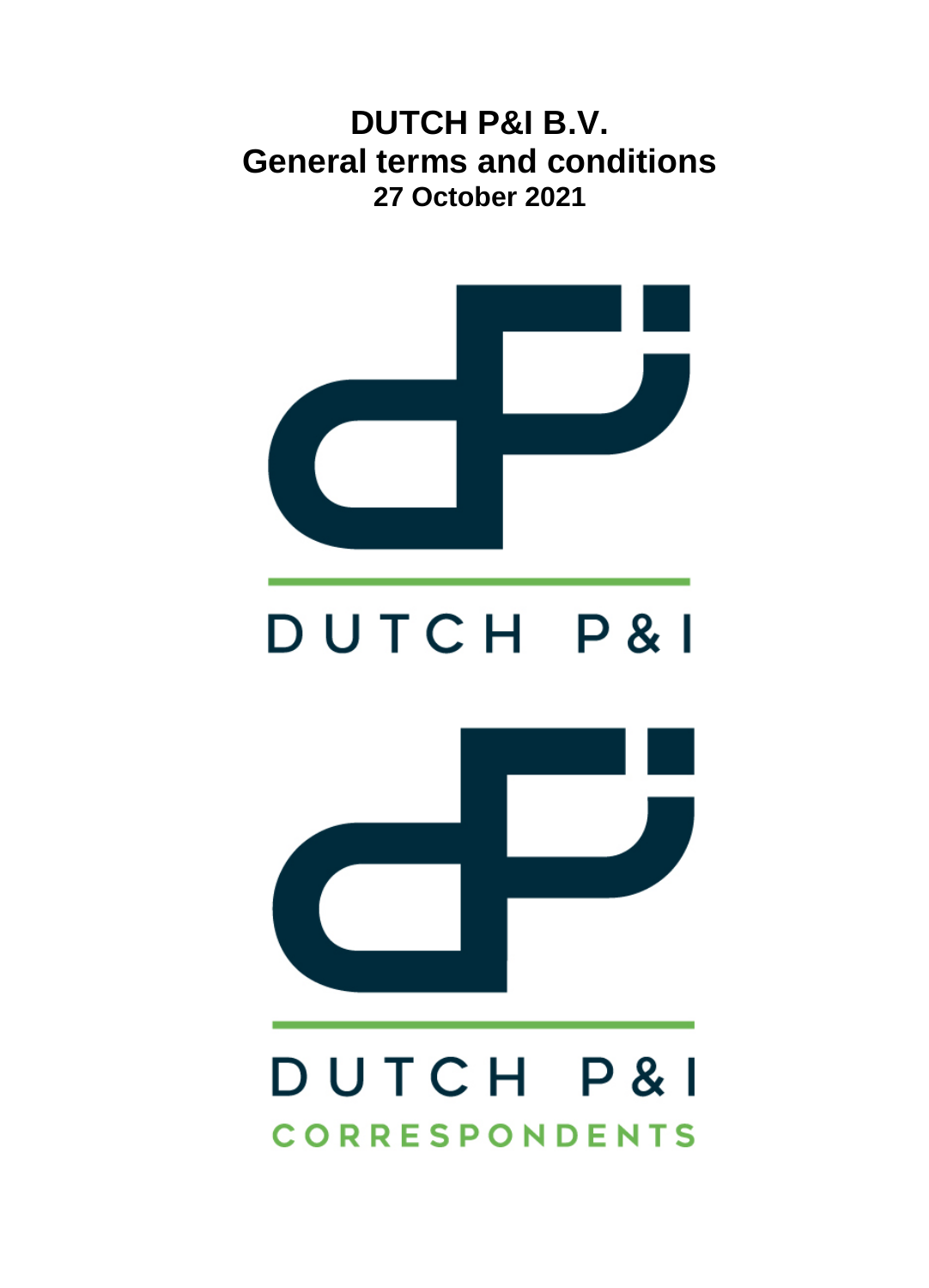# **Index**

| Article 2: Applicability and general provisions 3       |  |
|---------------------------------------------------------|--|
|                                                         |  |
|                                                         |  |
| Article 6: Duration and termination of the agreement  4 |  |
| Article 7: Cooperation by Contracting Party 4           |  |
| Article 8: Performance of activities  4                 |  |
|                                                         |  |
|                                                         |  |
|                                                         |  |
|                                                         |  |
|                                                         |  |
|                                                         |  |
|                                                         |  |
| Article 17: Legislation and sanctions  6                |  |
| Article 18: Protection of personal information  7       |  |
|                                                         |  |
|                                                         |  |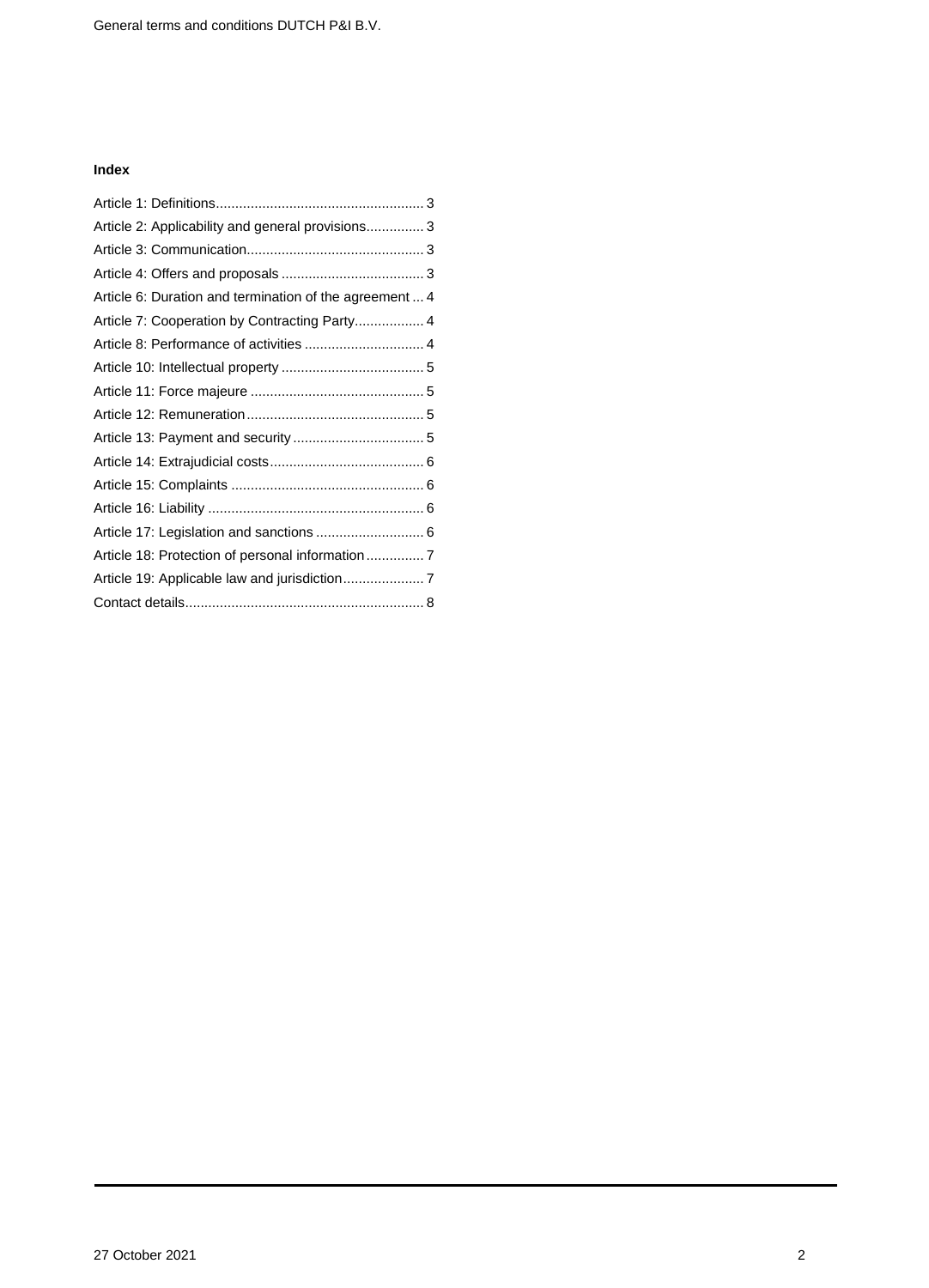#### <span id="page-2-0"></span>**Article 1: Definitions**

In the present general terms and conditions, the following concepts are interpreted as follows:

#### **1.1. "DUTCH P&I":**

the private limited enterprise with limited liability DUTCH P&I B.V. (Dutch Chamber of Commerce registration 34314878) established in Rotterdam, the Netherlands, and holding office at Twentestraat 88 in (3083BD) Rotterdam, the Netherlands, and/or any legal successors of this legal person and/or any of this legal person affiliates, including Belgian P&I N.V. and Danish P&I APS, whether or not trading under the names DUTCH P&I Services and DUTCH P&I Correspondents (further to be called: DUTCH P&I).

#### **1.2. "Contracting Party":**

the counterparty to DUTCH P&I, meaning the Party to which DUTCH P&I has made an offer and/or a proposal; the Party from which DUTCH P&I has received instructions and/or assignments; the Party for which DUTCH P&I has performed activities; of the party with which DUTCH P&I has entered into an agreement (further to be called: Contracting Party).

#### **1.3. "General Terms and Conditions":**

the present general terms and conditions of DUTCH P&I B.V.

#### <span id="page-2-1"></span>**Article 2: Applicability and general provisions**

**2.1.** The present General Terms and Conditions are applicable to any offers and proposals by, any instructions and assignments to, and any agreements entered into by DUTCH P&I; as well as to any activities performed by DUTCH P&I;

**2.2.** Any associated enterprises employed for the completion of the assignment are also eligible to appeal to the present general terms and conditions;

**2.3.** Deviations from these General Terms and Conditions are only ever possible in writing;

**2.4.** DUTCH P&I explicitly rejects any applicability of any general terms and conditions whatsoever used by Contracting Party, unless these terms and conditions are unconditionally accepted in writing by DUTCH P&I;

**2.5.** If and insofar as any stipulation of these General Terms and Conditions should appear to be invalid, void, or unenforceable, such to the appraisal of a competent court or arbitrator, all further stipulations contained in these Terms and Conditions shall remain in full force;

**2.6.** If any translation of these General Terms and Conditions deviates from the original Dutch text, the Dutch text shall prevail.

**2.7.** The records of DUTCH P&I will constitute as proof, counterproof of Contracting Party notwithstanding.

#### <span id="page-2-2"></span>**Article 3: Communication**

**3.1.** As proof that any digital message sent by e-mail or appropriate form on the DUTCH P&I website, has been sent to DUTCH P&I and this message has reached DUTCH P&I, a written confirmation of its receipt of said message applies, not being an automatic confirmation of receipt.

**3.2.** General information provided by Dutch P&I on internet and/or in writing and/or on request and in any other way or form, is without obligation and is never considered to be advice given by DUTCH P&I.

**3.3.** DUTCH P&I is in its right to assume that Contracting Party is reachable at the (e-mail) address communicated by him to DUTCH P&I, until a clear notification of a change of address is made known to DUTCH P&I.

3.4. Any changes that can be of interest to the execution of the assignment of DUTCH P&I, including a change of e-mail address, are to be disclosed by Contracting Party to DUTCH P&I without delay.

**3.5.** All communication takes place in Dutch or English, unless expressly agreed otherwise.

**3.6** The Contracting Party hereby agrees that any communication will commence electronically.

#### <span id="page-2-3"></span>**Article 4: Offers and proposals**

**4.1.** Any offers and proposals made by DUTCH P&I, unless such offers and proposals explicitly state otherwise, are free of engagement, and subject to the reservation of the outcomes of a client investigation to be carried out by DUTCH P&I in accordance with Wwft, Wft, and/or other (international) sanctions regulations;

**4.2.** Any offers and proposals made by DUTCH P&I on behalf of third parties, unless such offers and proposals explicitly state otherwise, are free of engagement, and subject to the reservation of acceptance by the third Party concerned, and of the outcomes of a client investigation to be carried out by DUTCH P&I in accordance with Wwft, Wft, and/or other (international) sanctions regulations;

**4.3.** Any rates and prices as stated in offers and proposals by DUTCH P&I do not include VAT and any further charges and taxes, and/or any other costs incurred by DUTCH P&I on performance of the activities, in addition to administrative expenses, unless explicitly agreed otherwise.

**4.4.** Dutch P&I will charge to Contracting Party the insurance tax levied on him and other duties and taxes.

## **Article 5: Establishment of an agreement**

**5.1.** An agreement between DUTCH P&I and Contracting Party is considered to be established at the moment of acceptance in writing by DUTCH P&I of an assignment, or at the moment when DUTCH P&I commences performance of such agreements. DUTCH P&I is entitled to reject any assignments allocated to DUTCH P&I without stating reasons for such rejections; even after offers have been submitted for performance of activities;

**5.2.** Apart from articles 7:404 and 7:407 subsection 2 BW, any assignments are accepted and performed exclusively by DUTCH P&I; even if the explicit or implied intention is to have an assignment performed by a specific person.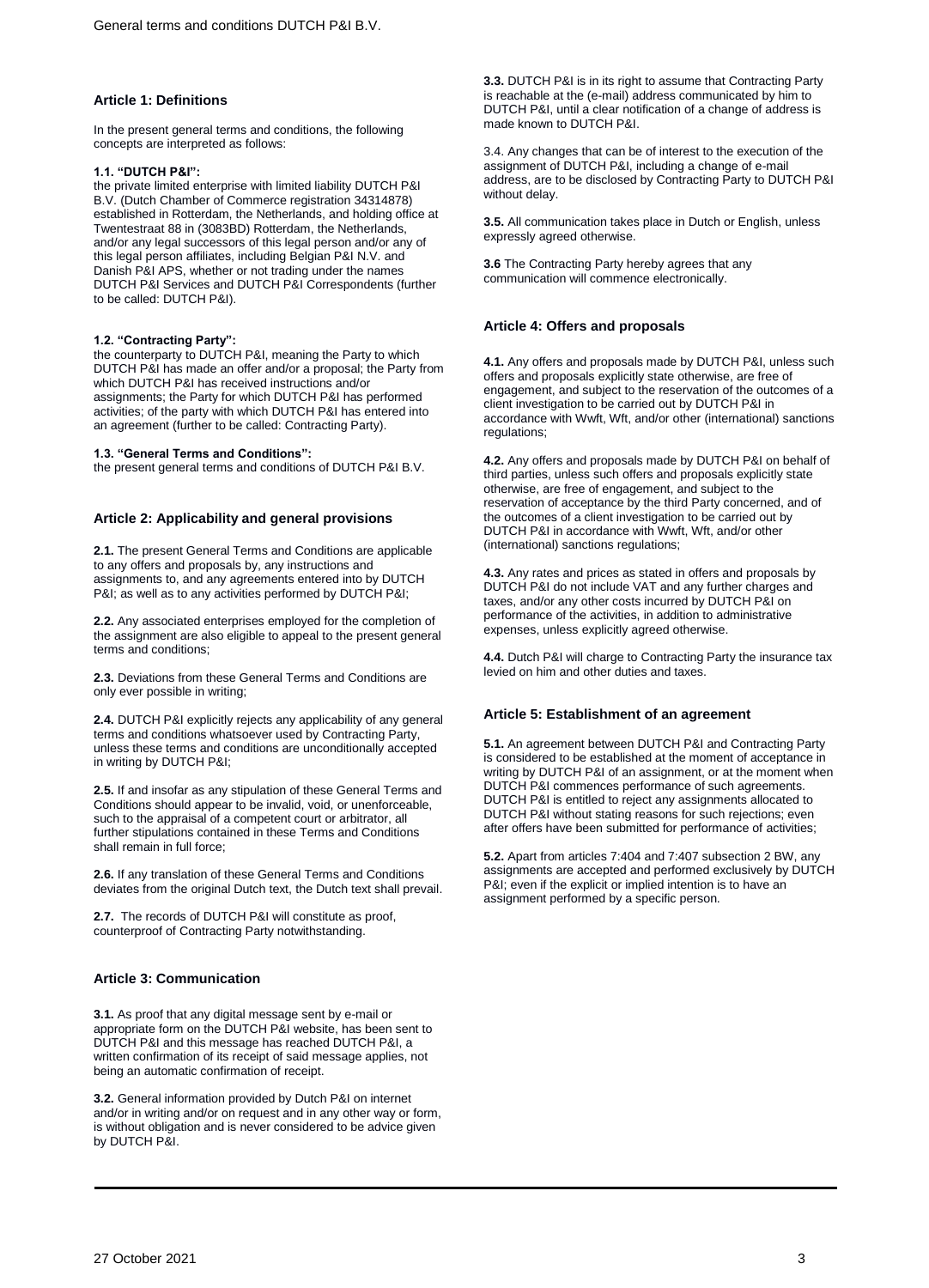#### <span id="page-3-0"></span>**Article 6: Duration and termination of the agreement**

**6.1.** Unless the parties agree otherwise in writing, an agreement is interpreted as being entered into for the reasonable duration of performance of the agreed activities;

**6.2.** If Contracting Party fails to meet their obligations under the agreement, DUTCH P&I is entitled, after granting Contracting Party a minimum term of fourteen (14) days to redress any failure to meet such obligations in writing, including statement of the nature of such failings, and Contracting Party nonetheless fails to meet their obligations, to terminate the agreement with immediate effect. In addition, DUTCH P&I is entitled to terminate the agreement at any moment (including agreements entered into for limited periods), observing a sixty (60) day period of notice;

**6.3.** If DUTCH P&I accountably fails to meet its obligations under the agreement for a thirty (30) day consecutive period, Contracting Party is entitled, after granting DUTCH P&I at term of at least thirty (30) days to redress such failings stating the nature of such failings, and DUTCH P&I nonetheless fails to meet its obligations, to terminate the agreement in writing with immediate effect. Any other authority of Contracting Party to prematurely terminate any fixed period agreement is expressly excluded;

**6.4.** In any event, DUTCH P&I is entitled to terminate the agreement in writing immediately if:

• Contracting Party fails to meet applicable laws and legislation:

- Contracting Party ceases all or most of their activities either entirely or predominantly;
- Contracting Party is dissolved or liquidated;

• Contracting Party loses authority over their assets or part thereof;

• Contracting Party has applied for moratorium, and/or is granted moratorium;

- Contracting Party is deceased or is under legal restraint;
- In any case of seizure of Contracting Party assets;

• Contracting Party has applied for bankruptcy, or is declared bankrupt.

If any of the circumstances stated in the present Article occurs, Contracting Party is obliged to immediately inform DUTCH P&I in writing of such events;

**6.5.** Any Contracting Party rights to annul the agreement are explicitly precluded.

## <span id="page-3-1"></span>**Article 7: Cooperation by Contracting Party**

**7.1.** Contracting Party is obliged to provide DUTCH P&I with any information and documentation required either by law or by the opinion of DUTCH P&I for correct performance of activities, in timely fashion and in the manner requested by DUTCH P&I. This includes, but is not limited to, any changes to contact information, to corporate activities, to corporate goals, to corporate dimensions, to corporate governance, to its location(s), to the activities performed on location(s), to the insured object, and to the insured values. If Contracting Party fails to (timely) provide such information and documentation, DUTCH P&I is entitled to suspend (continued) performance of activities until all required information and documentation has been submitted to DUTCH P&I;

**7.2.** Furthermore, Contracting Party is obliged to submit to DUTCH P&I any information and documentation that Contracting Party knows, or can be reasonably expected to know, to be necessary or useful for correct performance of activities;

**7.3.** Contracting Party guarantees that the information and documentation submitted to DUTCH P&I is correct, complete, and reliable; even if such information and documentation originates from third parties. Contracting Party is obliged to

remunerate any damages arising from incorrectness and/or incompleteness of information and documentation submitted;

**7.4.** Contracting Party must check any documents submitted to DUTCH P&I for accuracy and completeness, and is required to immediately inform DUTCH P&I on any shortcomings or ambiguities;

**7.5.** If failure to comply by Contracting Party to Articles 6.1 through to 6.4 cause any delays, shortcomings, omissions, or other faults in (performance of) activities, DUTCH P&I shall not be liable for such delays, shortcomings, omissions, or other faults towards Contracting Party; furthermore, any resulting (additional) costs are attributable Contracting Party, and Contracting Party shall be obliged to remunerate to DUTCH P&I any (additional) costs incurred for (additional) activities required.

**7.6.** If the Contracting Party uses an Electronic Service of DUTCH P&I the Contracting Party must provide with suitable equipment and an internet connection. The cost of the necessary equipment and that connection come on behalf of the Contracting Party.

For proper use of the Electronic Service, it is necessary that the system of the Contracting Party Contractor's meets the following requirements:

I. The system has the most recent and updated operating system and a recent internet browser.

II. The system has a Firewall and updated antivirus software.

III. The system has a secure wireless connection.

**7.7.** The Contracting Party is obliged to provide instructions about the equipment and/or follow security measures.

**7.8.** DUTCH P&I is at all times entitled to change the operating instructions and change directions and will Notify the Contracting Party of such changes or give them the opportunity to take note of it.

**7.9.** The Contracting Party is obliged to use a secure connection to use the Electronic Service and therefore the Contracting Party needs to follow the operating instructions and follow directions.

## <span id="page-3-2"></span>**Article 8: Performance of activities**

**8.1.** Unless parties have agreed otherwise in writing, DUTCH P&I dictates the way in which activities are to be performed;

**8.2.** Assignments allocated to DUTCH P&I exclusively lead to obligations of performance by DUTCH P&I; never to any obligations of result;

**8.3.** DUTCH P&I is entitled, without prior permission of Contracting Party, to employ third parties for performance of activities. If DUTCH P&I has employed third parties to perform activities, the present General Terms and Conditions also serve to indemnify such third parties toward parties other than DUTCH P&I, and such third parties are entitled to invoke the present Terms and Conditions towards parties other than DUTCH P&I;

**8.4.** DUTCH P&I is at liberty to determine which persons are to perform the activities, except if the agreement explicitly states that any specific person must perform the activities;

**8.5.** Unless explicitly agreed otherwise in writing, any periods stated by DUTCH P&I for performance of activities can never be regarded as fatal terms;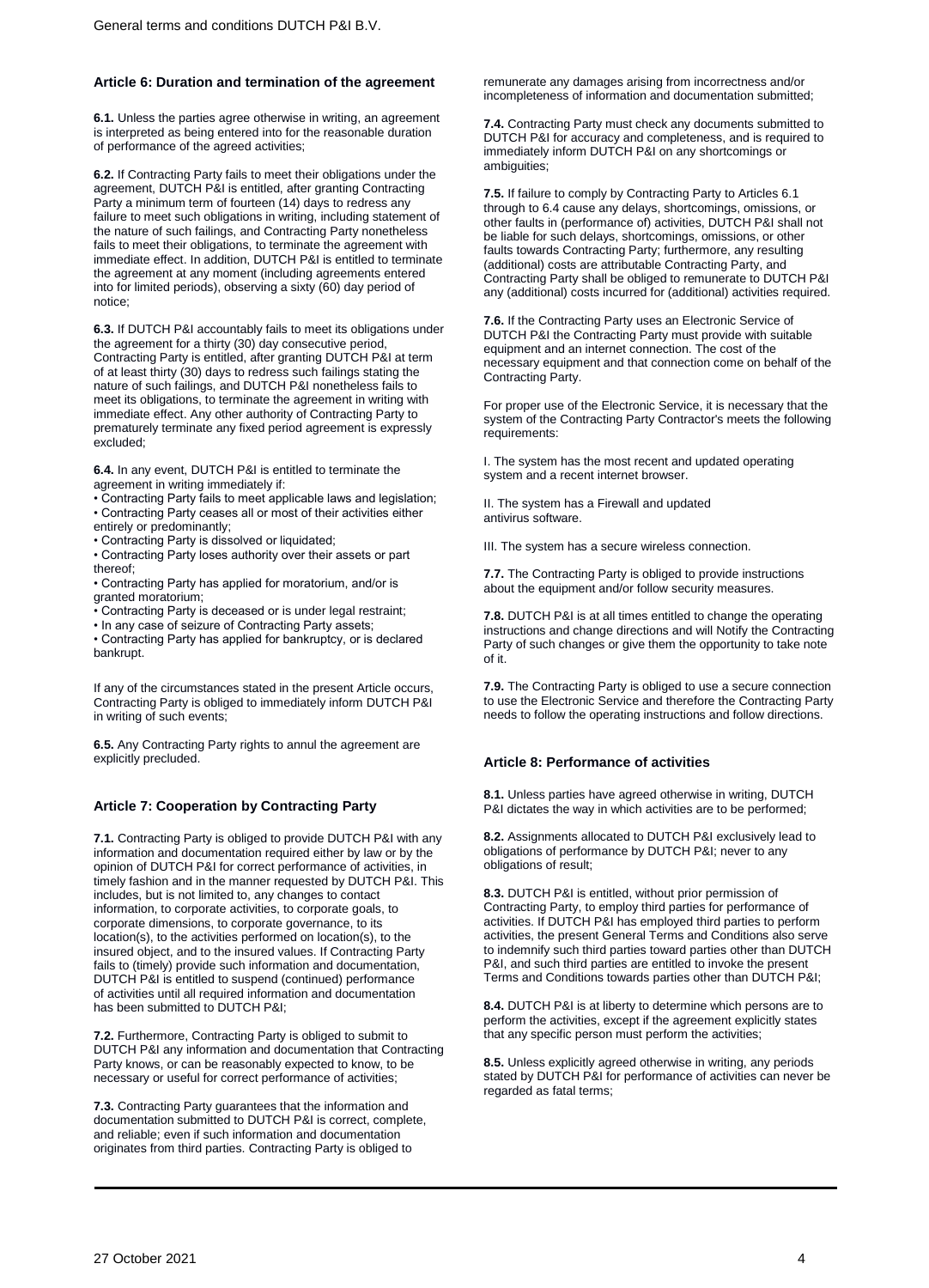**8.6.** Contracting Party cannot derive any rights from calculations made by DUTCH P&I, or from any further effects of such calculations. Such calculations must be considered preliminary and indicative, and may be subject to factors including, but not limited to, interim adjustments of interest rates and premiums;

**8.7.** Any general information provided by DUTCH P&I, either on the internet, and/or in writing, and/or upon request, and in any other fashion, is free of engagement, and is never regarded as advice provided by DUTCH P&I.

## **Article 9: Confidentiality**

**9.1.** DUTCH P&I and Contracting Party, as well as their employees and any third parties employed by either DUTCH P&I or Contracting Party, are obliged to observe strict confidentiality with regard to any information disclosed to them under the effected agreement, which must in fairness be understood as being either confidential or classified. Such obligations do not apply if specific information must be disclosed to third parties either by legal obligations, by court verdict, or due to performance of the agreement;

**9.2.** The present Article does not pertain to any information known to DUTCH P&I prior to granting of the assignment, which was either lawfully obtained from third parties, or publicly known.

## <span id="page-4-0"></span>**Article 10: Intellectual property**

**10.1.** DUTCH P&I is the sole proprietor of any intellectual property rights with regard to the information, software, and other systems used by DUTCH P&I, developed by DUTCH P&I, or formerly used or developed by DUTCH P&I related to performance of activities and/or the agreement;

**10.2.** Contracting Party shall refrain from any form of distribution, copying, publication, or use of the information, software, or other systems; such including, but not limited to, computer programmes, work methods, advice, (model) contracts, and any other intellectual products either used by DUTCH P&I, or formerly used or developed by DUTCH P&I related to performance of activities and/ or the agreement.

## <span id="page-4-1"></span>**Article 11: Force majeure**

**11.1.** In the event where DUTCH P&I is unable to meet its obligations under the agreement, either entirely or in part, due to causes that are either beyond the control of DUTCH P&I, that cannot be anticipated, or that cannot be avoided in fairness; such including, but not limited to, DUTCH P&I employee sick leave, third party shortcomings, automation disruptions, or other forms of stagnation, then all obligations of DUTCH P&I are suspended until such time as when DUTCH P&I is capable of meeting its obligations in the agreed manner, in which DUTCH P&I is not considered to be in default in any way, and in which case DUTCH P&I shall not be due any compensation of damages whatsoever to Contracting Party.

## <span id="page-4-2"></span>**Article 12: Remuneration**

**12.1.** The remuneration receivable by DUTCH P&I for activities to be performed may take various forms, including provision, commission, hourly rates, etc. Such remunerations shall be agreed upon in a case-by-case fashion;

**12.2.** Any costs incurred during performance of activities – such including but not limited to travel expenses and expenses made by third parties employed by DUTCH P&I during performance of the activities – are not included in the aforementioned remuneration, and DUTCH P&I is entitled to separately charge such costs to Contracting Party.

Remunerations due are independent of the results of activities performed by DUTCH P&I;

**12.3.** DUTCH P&I is entitled to immediately pass on any increase of taxes (for example VAT or insurance tax) or other costs (whether or not imposed by the government) to the Contracting Party with immediate effect.

**12.4.** DUTCH P&I is entitled to adjust its compensation annually to be increased as of 1 January of each year in accordance with the consumer price index (CPI) set of all households, published by the Dutch Census Bureau (Centraal Bureau voor de Statistiek (CBS)).

**12.5.** DUTCH P&I, in its capacity as correspondent and/or claims handler and acting under Dutch P&I Correspondents of DUTCH P&I Services, notwithstanding Article 12.4 to make its compensation annually per 20 February of each year to be increased in accordance with the consumer price index (CPI) set of all households, as published by the Dutch Census Bureau (Centraal Bureau voor de Statistiek (CBS)).

**12.6.** Any potential estimates made by DUTCH P&I, in its capacity as correspondent and/or claims handler and thus acting under DUTCH P&I Correspondents or DUTCH P&I Services, or any estimate made by its employees of the time to be spent on work is purely indicative and may never be construed as a lump sum or a price agreement, unless the parties expressly agree in writing.

#### <span id="page-4-3"></span>**Article 13: Payment and security**

**13.1.** Contracting Party shall pay the amounts charged in the currency specified on the invoice to the bank account stated by DUTCH P&I within thirty (30) days of the date of invoice; failure to comply by Contracting Party shall result in default by Contracting Party, by which Contracting Party shall be due legal trade interest as dictated by Dutch Civil Code article 6:119a BW, commencing on the date of expiry of the term of payment, until the moment when the full invoice amount has been paid; such without detriment to any other rights of DUTCH P&I;

**13.2.** To the extent by which DUTCH P&I charges premiums and/or interests to Contracting Party on behalf of third parties, Contracting Party must realise that failure to pay, or failure to pay in time, any premiums and/or interest charged may result in Contracting Party's inability to enforce agreements entered into with such third parties (such as insurers, for instance; in which case an agreed insurance may cease to cover the risk insured). Nothing can be interpreted in such a way that DUTCH P&I would commit to the Contracting Party, or on behalf of the Contracting Party, with regard to paying any amounts due (such as premiums or and costs, for instance) to or of third parties (such as insurers or insured, for instance) as a personal debt;

**13.3.** DUTCH P&I is entitled to settle any amounts due to Contracting Party with any possible claims of Contracting Party towards DUTCH P&I;

**13.4.** Contracting Party is not entitled to either suspend or settle payment of any invoices;

**13.5.** DUTCH P&I is entitled at all times to demand payment in advance, payment in cash, or security for payments;

**13.6.** In case the circumstances stipulated in Article 5.4 of the present terms and conditions occur, any amounts charged to Contracting Party by DUTCH P&I are claimable with immediate effect;

**13.7.** DUTCH P&I is entitled to effect a right of retention on all documents and/or information and/or any other assets in the possession of DUTCH P&I, until the moment when Contracting Party has paid all amounts due to DUTCH P&I (including any amounts associated with prior or later agreements);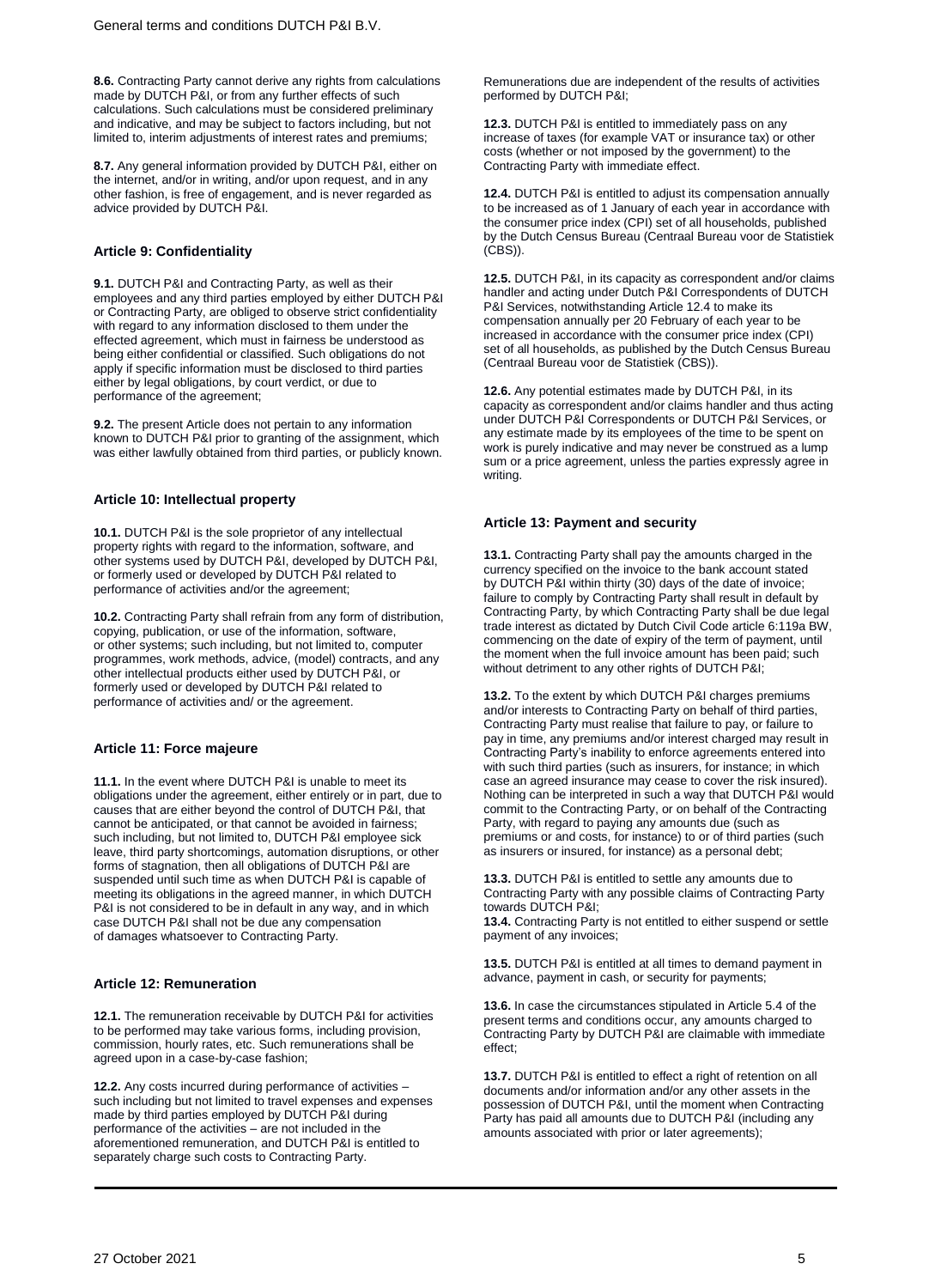**13.8.** DUTCH P&I is entitled to suspend performance of activities or any other obligation of DUTCH P&I related to the agreement, until the moment when Contracting Party has met all of their payment obligations and further obligations.

#### <span id="page-5-0"></span>**Article 14: Extrajudicial costs**

**14.1.** If Contracting Party fails to meet their payment obligations, or any other obligation issuing from the agreement, Contracting Party is obliged to remunerate to DUTCH P&I any legal and extrajudicial costs incurred to recoup the outstanding claims, in which extrajudicial costs are established at 15% of the amount due by Contracting Party, with a minimum of € 250.00 multiplied by a 1.5% monthly interest rate commencing at the moment such costs were incurred by DUTCH P&I, and until the moment when such costs have been paid by Contracting Party.

#### <span id="page-5-1"></span>**Article 15: Complaints**

**15.1.** Contracting Party is obliged to report to DUTCH P&I in writing on any complaints regarding any shortcomings by DUTCH P&I in the performance of activities, and/or regarding any invoice; either within fourteen (14) days of Contracting party becoming aware of such shortcomings, or within fourteen (14) days of the date of invoice. Such complaints must include a detailed description of either the shortcoming, or of the objection against the invoice, in order to allow DUTCH P&I a motivated response;

**15.2.** If a founded complaint is submitted, DUTCH P&I shall repair the shortcoming in accordance with the agreement. If Contracting Party fails to enable DUTCH P&I to effect damage control measures as soon as Contracting Party becomes aware of the complaint concerned, any rights to compensation of damages and/or compliance shall expire;

**15.3.** Any liability by DUTCH P&I associated with shortcomings in performance of the activities is limited in accordance with Article 15 of the present General Terms and Conditions.

#### <span id="page-5-2"></span>**Article 16: Liability**

**16.1.** DUTCH P&I, her executive board members, her supervisory board members, her employees and DUTCH P&I's subcontractors are never liable for any damage, unless Contracting Party proves that DUTCH P&I has not observed the due care to be expected from a good contractor while performing the activities, and has failed to act as a competent fellow professional would act in fairness;

#### **16.2.** Furthermore, DUTCH P&I is never liable for:

• Any damages arising from situations of force majeure, as described in Article 10 of the present Terms and Conditions; • Any damages incurred by Contracting Party or third parties arising from or related to software or other computer related equipment used by DUTCH P&I, unless there is a possibility for recourse for these damages through the supplier of said software or computer equipment;

• Any damages incurred by Contracting Party or third parties arising from or related to the event that any messages sent to DUTCH P&I have not reached DUTCH P&I;

• Any damages incurred by Contracting Party or third parties arising from or related to distribution of inaccurate or incomplete documentation or information by Contracting Party to DUTCH P&I, including instances in which such information

and documentation originates from third parties, or any damages otherwise arising from or related to instructions, actions, or negligence by Contracting Party;

• Any damages incurred by Contracting Party or third parties related to actions or negligence by aides employed by DUTCH P&I (excluding DUTCH P&I employees), including any employees of organisations related to DUTCH P&I;

• Any damages incurred by Contracting Party or third parties arising from or related to the passing of periods of limitation and/or periods of expiry, and/or any other limitations of opportunities for regress; such unless Contracting Party has appointed DUTCH P&I in writing for safeguarding such periods or opportunities for regress;

• Any trading loss, consequential damages, or consequential loss incurred by Contracting Party or third parties, including but not limited to damages due to stagnation of operations, or loss of revenue or profits;

**16.3.** Dutch P&I is not liable for damage that is a result of: I. Unavailability of the Electronic Service.

II. Any mutilation, delay or inaccuracy of any by the Relation given Assignment.

III. The non-functioning or defective functioning of a telecommunications service (including the Internet). IV. The Contracting Party is liable for damage caused by the result of unauthorized use or misuse of the Login code for the Electronic Service.

V. The non-functioning or defective functioning of the Contracting Party used equipment.

VI. Failure by the Contracting Party to comply with his/her obligations.

VII. An incomplete overview of Financial Products of the Contracting Party included in the Electronic Service.

**16.4.** DUTCH P&I's liability for damage arising due to (a shortcoming in) the agreement and/or the performance of the work (regardless of whether the claim is based on contract or on tort) is limited per event causing the damage to once the compensation that the Contracting Party has paid and/or is owed with regard to the work and/or the agreement on which the event causing the damage relates or to which it relates, with a maximum of the amount paid by the professional liability insurer of DUTCH P&I.

**16.5.** the Contracting Party is obliged to compensate DUTCH P&I for, and indemnify DUTCH P&I against, any claims by third parties (including but not limited to aides and employees of DUTCH P&I and Contracting Party) issuing from or related to performance of activities, as well as for any legal and/or extrajudicial costs incurred by DUTCH P&I to defend itself against such third party claims, except to the extent by which such claims result from deliberate acts or deliberate recklessness by DUTCH P&I or by executive officers associated with DUTCH P&I;

**16.6.** Any claims towards DUTCH P&I must be brought before the competent court no later than within twelve (12) months of the moment when the aggrieved party becomes familiar with both the damage and the person liable for such damage; failure to do so renders void any rights to compensation of damages and/or compliance.

**16.7.** The execution of the given assignment takes place exclusively for the benefit of the Contracting Party. Third parties cannot derive any rights to the content of the work performed for the Contracting Party.

#### <span id="page-5-3"></span>**Article 17: Legislation and sanctions**

**17.1** Parties shall refrain from any actions that run counter to applicable international and national legislation, including any sanctions legislation. Parties are explicitly disallowed to conduct business or to facilitate business dealings with and by persons, organizations, and nations that are subject to sanctions and/or listed on sanctions lists. Parties shall take the necessary measures to prevent violations of any laws and legislation.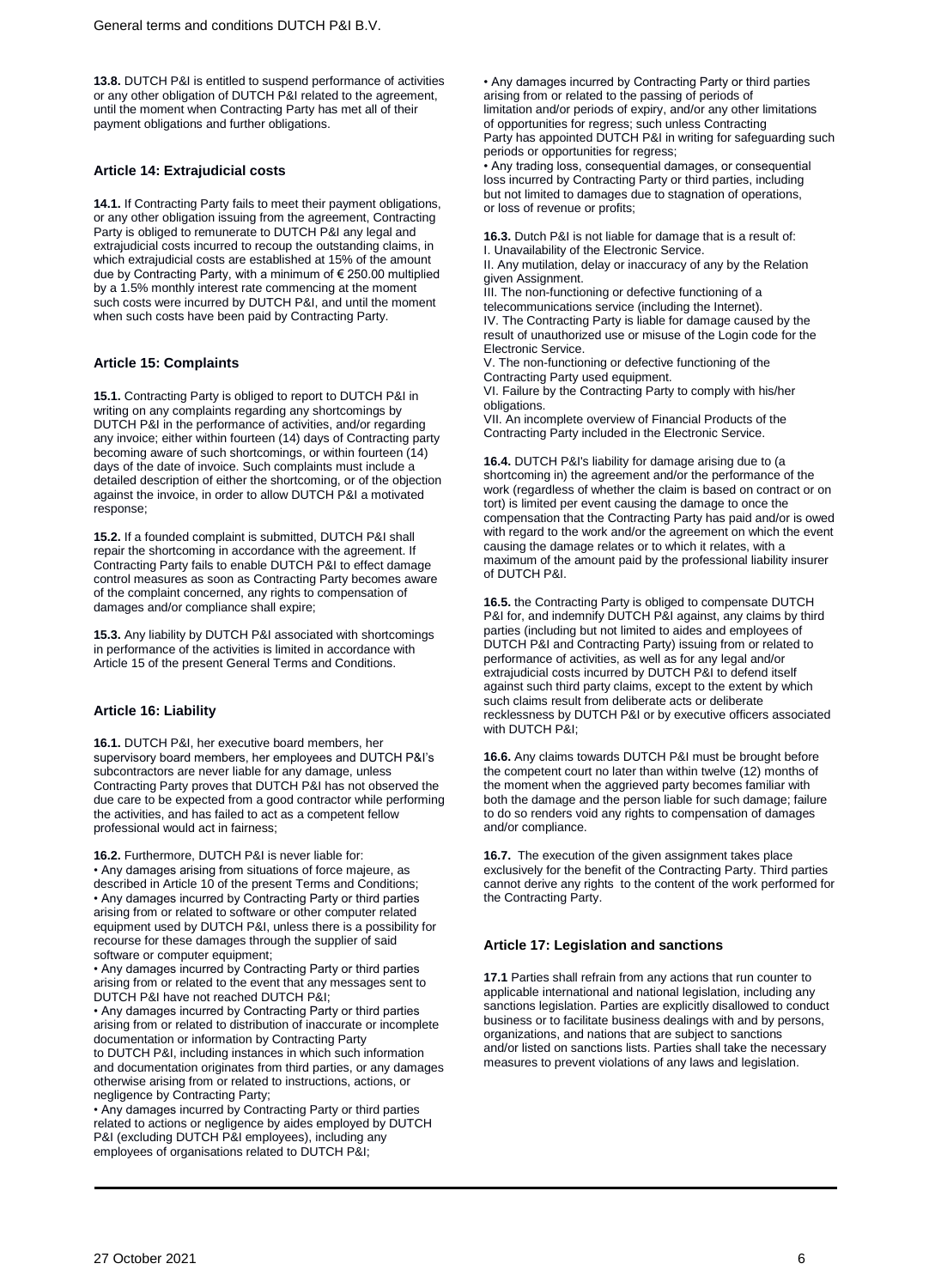**17.2**. This article covers in any case (but is not limited to) individuals, organizations and counties that appear on the following lists:

- OFAC Consolidated Sanctions List;
- EU High Risk Countries list;
- EU Consolidated Sanctions List;
- NCCT List;
- Dutch sanctions list;
- OFAC Specially Designated Nationals List;
- UK Sanctions List of the OFSI;
- UN Sanctions List;
- United Nations Security Council Consolidated List;
- EU Financial Sanctions List;
- National Terrorism Sanctions List in the Netherlands:
- National Financial Sanctions Belgium

**17.3.** Parties are expressly obliged to comply with and act at all times in accordance with national and international laws and regulations to prevent bribery, slavery, money laundering, terrorist financing and human trafficking.

#### <span id="page-6-0"></span>**Article 18: Protection of personal information**

**18.1.** DUTCH P&I processes personal information submitted to DUTCH P&I by Contracting Party on behalf of performance of the agreement in accordance with any obligations issuing from applicable laws and legislation, including, but not limited to, the General Data Protection Regulation ("GDPR"; Algemene Verordening Gegevensbescherming or "AVG" in Dutch usance).

## <span id="page-6-1"></span>**Article 19: Applicable law and jurisdiction**

**19.1.** Dutch law is exclusively applicable to all offers, proposals, instructions, assignments, and all legal relations issuing from or related to the present General Terms and Conditions, the agreement, and/or performance of the activities.

**19.2.** Any disputes issuing from or related to the agreement and/or performance of the activities shall be settled by the competent court at Rotterdam, the Netherlands.